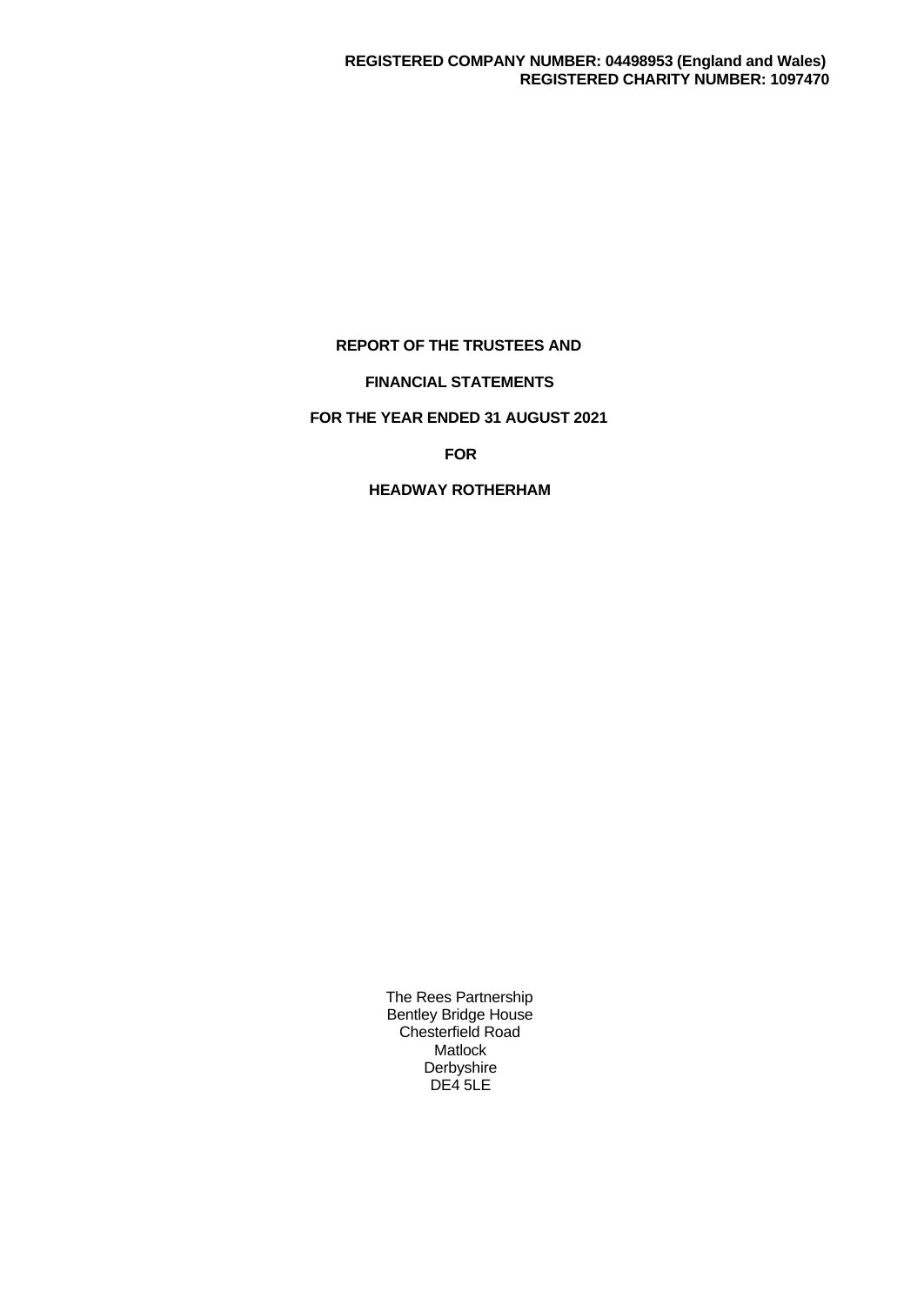# **HEADWAY ROTHERHAM**

# **CONTENTS OF THE FINANCIAL STATEMENTS For The Year Ended 31 August 2021**

|                                                   | Page     |
|---------------------------------------------------|----------|
| <b>Report of the Trustees</b>                     | 1 to $5$ |
| <b>Independent Examiner's Report</b>              | 6        |
| <b>Statement of Financial Activities</b>          | 7        |
| <b>Balance Sheet</b>                              | 8 to 9   |
| <b>Notes to the Financial Statements</b>          | 10 to 15 |
| <b>Detailed Statement of Financial Activities</b> | 16       |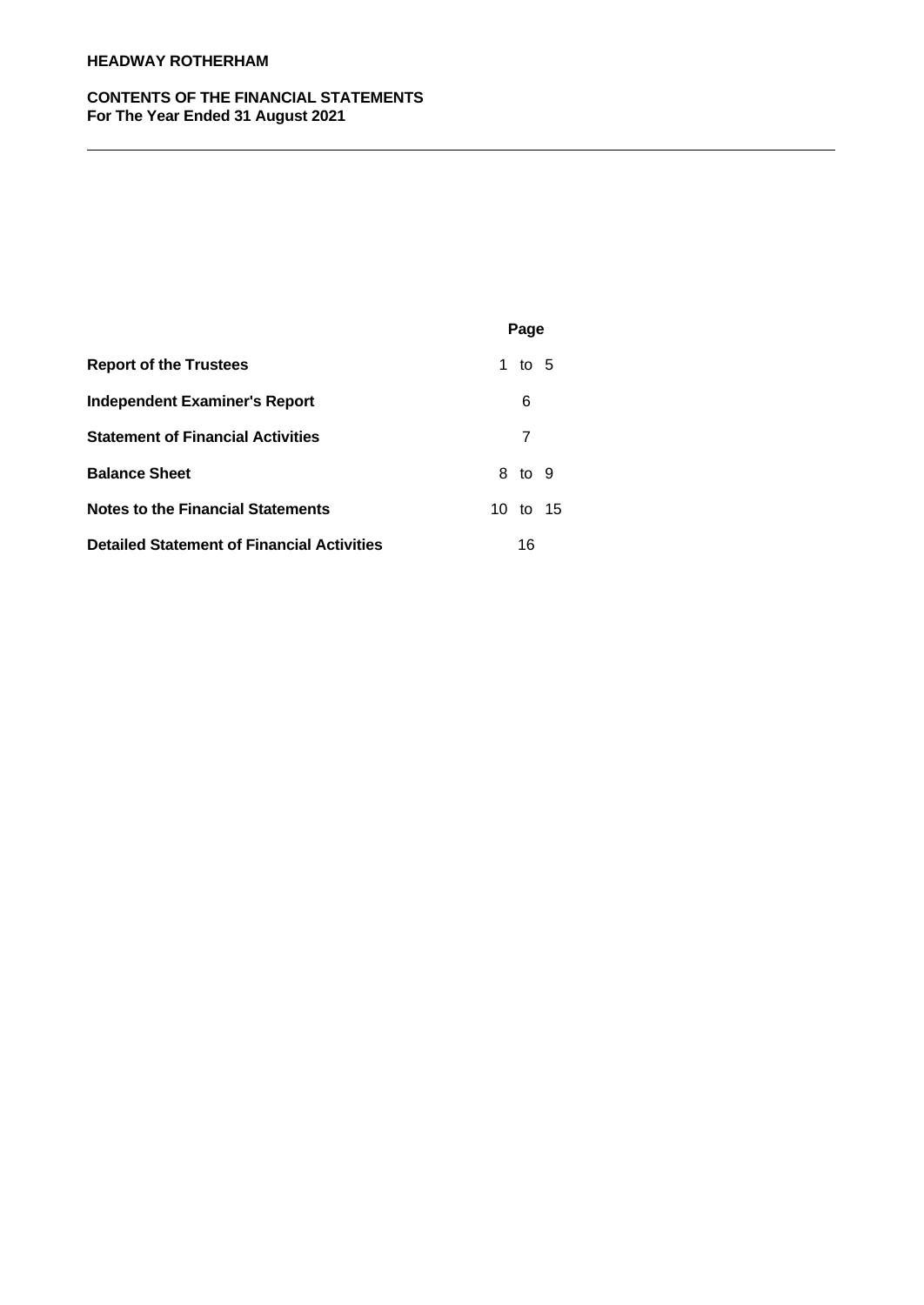The trustees who are also directors of the charity for the purposes of the Companies Act 2006, present their report with the financial statements of the charity for the year ended 31 August 2021. The trustees have adopted the provisions of Accounting and Reporting by Charities: Statement of Recommended Practice applicable to charities preparing their accounts in accordance with the Financial Reporting Standard applicable in the UK and Republic of Ireland (FRS 102) (effective 1 January 2019).

## **OBJECTIVES AND ACTIVITIES**

### **Objectives and aims**

The company's objects and principal activities are to:

Promote the understanding of all aspects of brain injury and to provide information, support and services to people with a brain injury, their families and carers throughout Rotherham and adjoining areas of South Yorkshire.

The main objectives and activities for the year continued to focus on these areas:

- \* Providing advocacy to any member in need of it.
- \* Providing information on brain injury and its consequences by means of face-to-face contact, telephone support and by the provision of a wide range of booklets, leaflets and other written information.
- \* Offering advice on health issues; benefits applications; appointment support; housing issues; tenancy support; bill management; debt management; employment issues; educational issues; referral into and liaison with other relevant agencies.

\* Improving the quality of life, and health and well-being of people in Rotherham who have sustained a brain injury, their families and carers by engaging them in a wide variety of social,educational, sports and leisure activities.

 \* To continue to be involved in a wide range of health & social care issues in order to obtain relevant information and influence developments.

### **ACHIEVEMENT AND PERFORMANCE**

### **Charitable activities**

The primary charity activities are:-

The provision of an advocacy, information and support service

**Counselling** 

Life skills and education courses including IT, cookery and healthy eating, art and craft, meditation and mindfulness, "being safe", brain injury training and drumming!

A wide range of sports activities to keep members fit and healthy, including archery, golf, bowling, crown green bowling, self defence, keep fit , pool and pilates

Social events including annual Christmas dinner dance, annual summer dinner dance, monthly quiz/games/social evenings, weekly coffee mornings, monthly 10 pin bowling, meals out, monthly carers' meals, day trips to the seaside and historic attractions.

During the Covid 19 pandemic the workers were furloughed from April 2020 to September 2020. Service provision stopped during the lockdown. Services were re-established slowly in September 2020 following consultation with members via Zoom meetings and contact from home working. The management committee team kept in contact via Zoom meetings.A variety of zoom meetings were provided including relaxation sessions, quizzes and bingo with approximately 40 members zooming in each month.

Advocacy and support services were maintained throughout the pandemic except when the staff were furloughed.

Headway Rotherham fund-raises to help provide all these activities. They have been well attended and have provided an excellent opportunity for "peer to peer" support. In a normal year approximately 300 people attend one or more activity in a year and approximately 80 attend at least one event monthly. They help to improve social and communication skills, increase self-confidence and self-esteem and develop fulfilling leisure and recreational activities.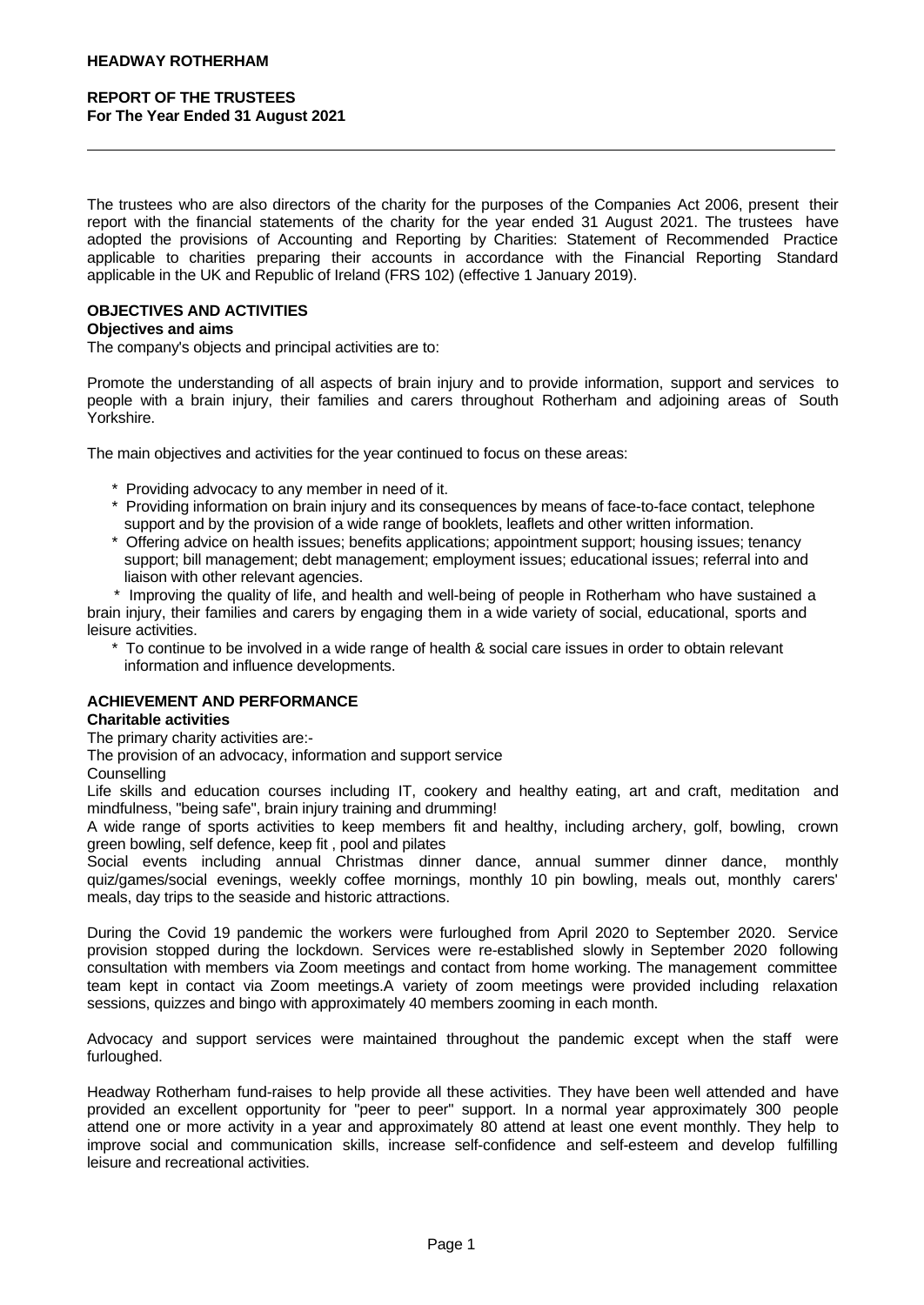#### **FINANCIAL REVIEW Principal funding sources**

From March 2013, the advocacy, information and support service was provided by a part-time worker, 16 hours a week on a 3 year contract. In March 2016 the post was vacated and due to funding pressures was not replaced. Following the receipt of a legacy from Mr Kenneth Sides of £38,000 in April 2018, the trustees re-introduced this vital service in September 2018 with the appointment of a part-time worker (currently 21 hours).

Fundraising events and donations are one of the principle sources of funding activities and day to day operations.

Since 2016 the Co-Op local community fund has been one of our principle sources of funding. The funding has allowed us to provide activities and services that increase the health and well-being and reduce the social isolation of our members.The Trustees plan to reapply to the Co-op local community fund.

In the summer 2016 the trustees applied to the Big Lottery fund for a grant to cover the costs of all our activities. We received £9,418 in September 2016. A second application resulted in Headway Rotherham being awarded £9,750 in September 2017. A third successful application resulted in Headway Rotherham being awarded £10,000 in January 2019

In May 2018 Headway Rotherham received a grant of £9,660 from the Coalfields Regeneration Trust to fund the post of our Community Development and Engagement Worker (20 hours per week). This has allowed HWR to provide an ever increasing range of activities which improve the health and well-being of our members, reduce social isolation and provide Headway Rotherham's Social prescription for people affected by brain injury. A second grant for£10,000 to fund and further develop this post was received in January 2020. The Coalfields Regeneration Trust granted a four month extension to this project because of the lockdown constraints during the pandemic.

Headway Rotherham was successful in its grant application of £5,000 to B&Q for the development of its allotment and the purchase of a large shed, decking and landscaping

This financial year has seen another large decrease in fund-raising revenue due to the continuing pandemic. Activities were reintroduced in the summer of 2021 and a successful lottery bid of £10,000 was submitted to support the salary of our Community Development and Engagement Worker from November 2021.

The Trustees have concerns over the future financial security of the charity and are therefore looking into alternative sources of funding.

Headway Rotherham relocated to Victoria Park Hall with assistance from RMBC. The new smaller premises are on a peppercorn rent but subject to payments for services and rates with an estimated cost of £2,000 per annum.The Trustees acknowledge that RMBC are very supportive of Headway Rotterdam.

### **Investment policy**

There are few funds available for long term investment. Any funds in excess of day to day requirements are placed in a high interest earning tracker account.

### **Reserves policy**

The Management Committee still strives to develop a secure operation by adopting a policy of creating reserves to the extent of 6 months of operating costs.

The results for the year are shown in the Statement of Financial Activities on page 7.

The charity generated a deficit for the year of £17,123 which was within the expectations of the Management Committee.

The accounts show reserves restricted for the paid posts and reduced operating reserves.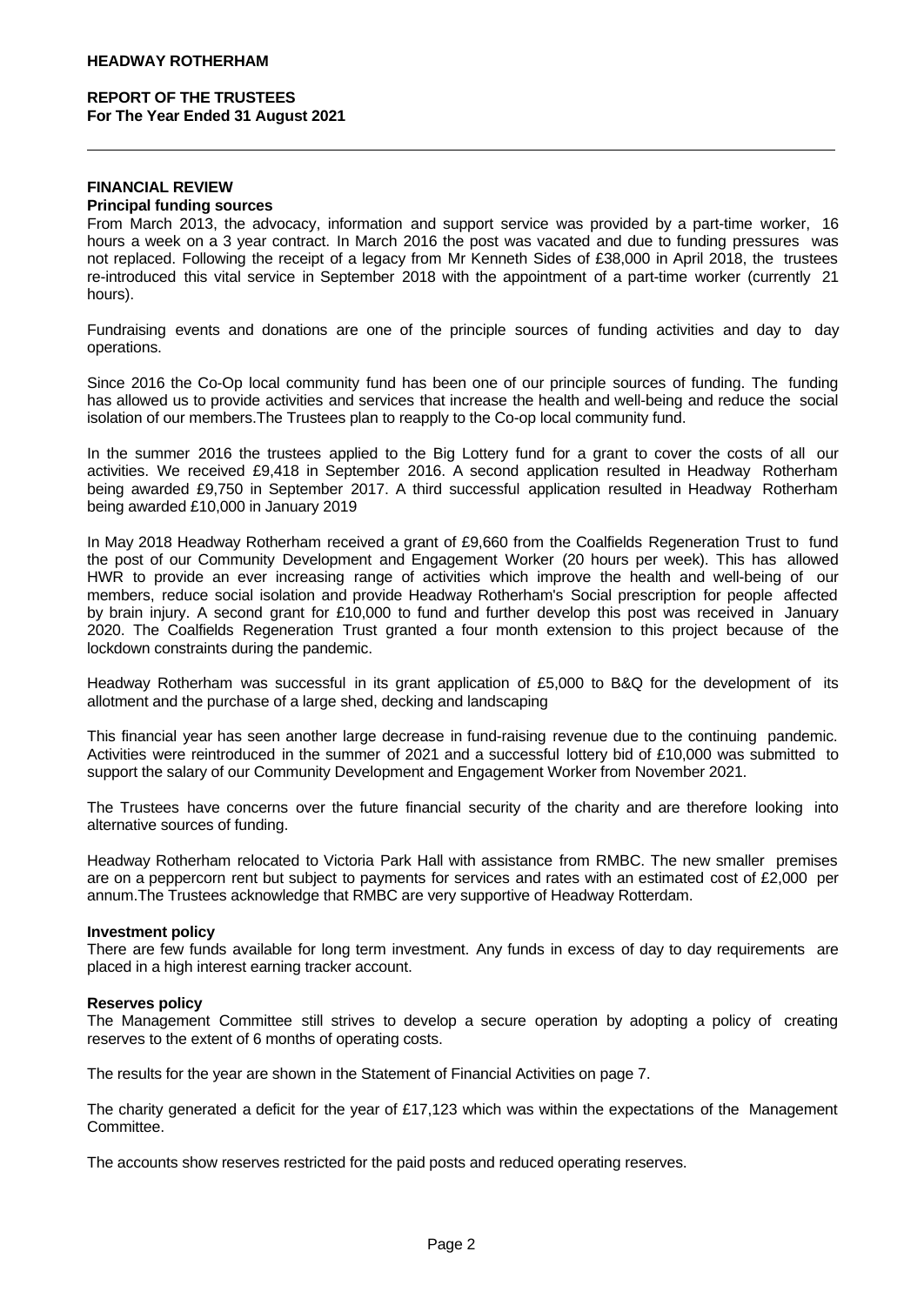### **FUTURE PLANS**

The charity plans to continue and expand the activities in the forthcoming year to pre pandemic levels subject to satisfactory funding arrangements. In the next year Headway Rotherham plans to start an Allotment Club and provide social events from a community hub in the next few months.

## **STRUCTURE, GOVERNANCE AND MANAGEMENT**

#### **Governing document**

The charity is controlled by its governing document, a deed of trust, and constitutes a limited company, limited by guarantee, as defined by the Companies Act 2006.

The organisation is a charitable company limited by guarantee. It was first established in 1992 and became a registered Charity in May 2003. The company was established under a Memorandum of Association, which established the object and powers of the charitable company and is governed under its Articles of Association. In the event of the company being wound up members are required to contribute an amount not exceeding £1.

### **Recruitment and appointment of Management Committee**

The directors of the company are also charity Trustees for the purposes of charity law and under the company's Articles are known as members of the Management Committee. Under the requirements of the Memorandum and Articles of Association one third of the trustees (1) must stand down, but may make themselves available for re-election.

Jenny Woodward has served as a trustee from 1 September 2005 to 31 August 2021. Rob Stanton has served as a trustee from May 2011 to 31 December 2020. Kris Mentlak has served as a trustee from April 2012 to 31 August 2021 Linda Munford has served as a trustee from November 2012 to 31 August 2021 Tim Halksworth has served as a trustee from 12 May 2015 to 31 December 2020.

Tim Halksworth was appointed Secretary July 2020 and resigned 31 December 2020 Kris Mentlak was appointed Secretary 1st January 2021

Due to the Covid 19 pandemic restrictions the AGM in 2021 was postponed and was planned for September 2021

In order to ensure the voice of the members is reflected by the Management Committee, the Trustees actively seek the involvement of all members of Headway Rotherham.

The members of the Management Committee have a broad range of business and voluntary, public and private sector experience and in the event of the loss of any of these skills due to retirements, individuals would be approached and invited to offer themselves for election to the Management Committee.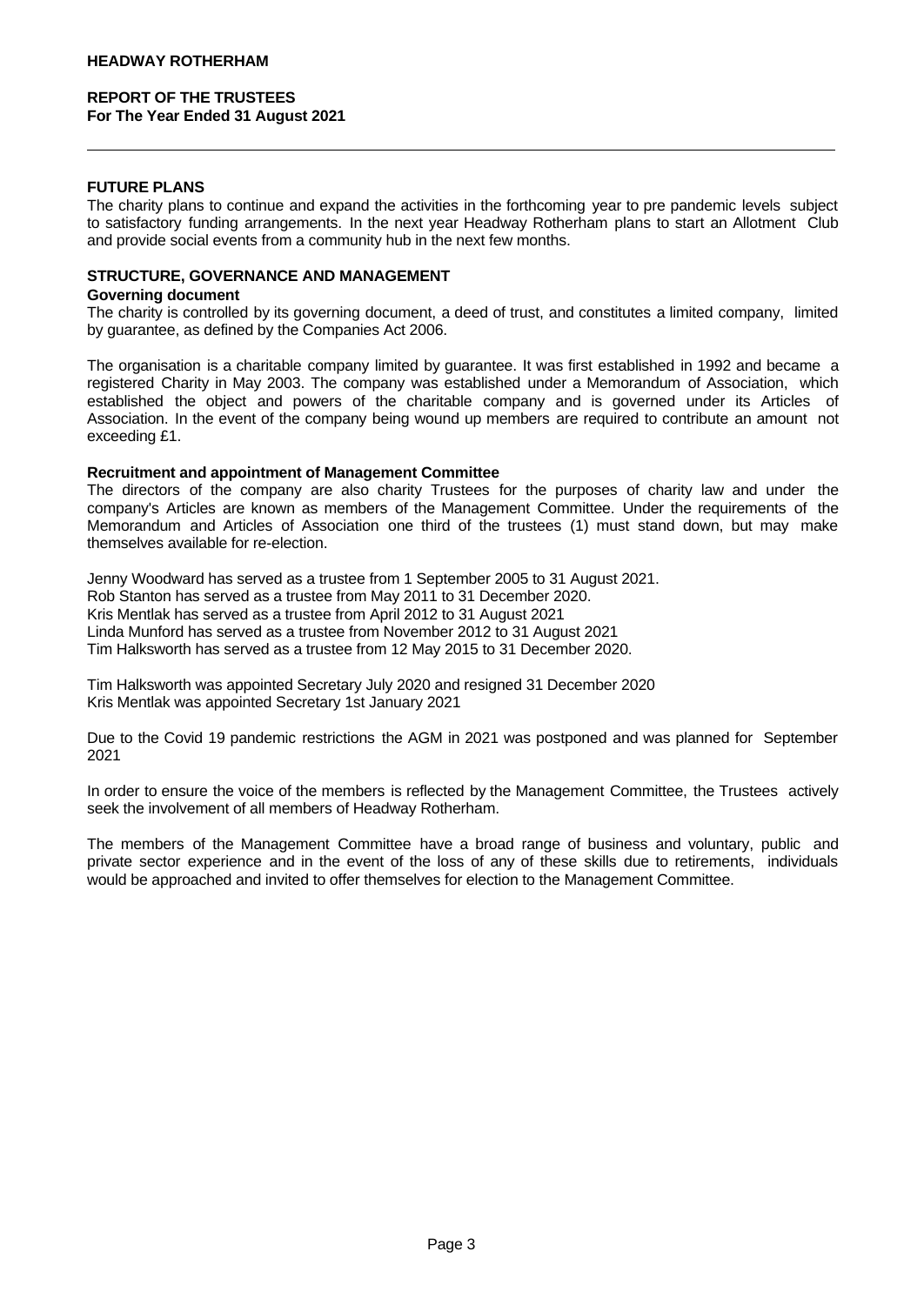## **STRUCTURE, GOVERNANCE AND MANAGEMENT**

#### **Organisational structure**

Headway Rotherham has a Management Committee of 10 (prior to the Covid pandemic) who meet every 4 weeks and are responsible for the strategic direction and policy of the charity. All are representative of the general membership, most are carers, some are professionals and there are two committee members who have sustained a brain injury. All have expertise useful to the strategic development of the charity.

The day to day responsibility for the smooth running of the organisation rests with the Chair, who is responsible for ensuring that the charity delivers the services specified in accordance with charity regulations and any funding restrictions. The Treasurer looks after the day to day finance. The Vice Chair is responsible for the line management of the paid members of staff. The Office Management Trustees, J Woodward, L Munford, K Mentlak and E. Bain are involved in regular supervision meetings with the paid members of staff and the day to day running of the office.

#### **Members of the Management Committee**

Members of the Management Committee, who are directors for the purpose of company law and trustees for the purpose of charity law, who served during the year and up to the date of this report are as follows:

Rob Stanton (Chair) Jenny Woodward (Vice Chair) Kris Mentlak (Treasurer) Linda Munford Tim Halksworth

Other members of the Management Committee who served during the year and up to the date of the report are as follows:

Ewan Bain Karen Cawood Linzi Walker Sue Seddon

### **Trustees Induction and training**

All Trustees are already familiar with the practical work of the charity, being either a member or a carer of a brain-injured person, or a professional working in the field of brain injury.

Prior to election to the Management Committee, the Chair provides a resume of the activities of the charity and the context in which it operates and details of the responsibilities and implication of appointment to the Committee.

### **Risk management**

The Management Committee constantly review the major risks to which the charity is exposed. Appropriate systems and procedures have been established to mitigate the risks the charity faces. The policy of the Management Committee is to have a diversification of activities, enabling many members to become involved. Consideration is constantly given to new income streams and new methods of fund-raising. Internal controls are minimised by the implementation of procedures for authorisation of all transactions and projects. Procedures are in place to ensure compliance with health and safety of staff, volunteers and users of Headway Rotherham.

### **REFERENCE AND ADMINISTRATIVE DETAILS**

### **Registered Company number**

04498953 (England and Wales)

**Registered Charity number**

1097470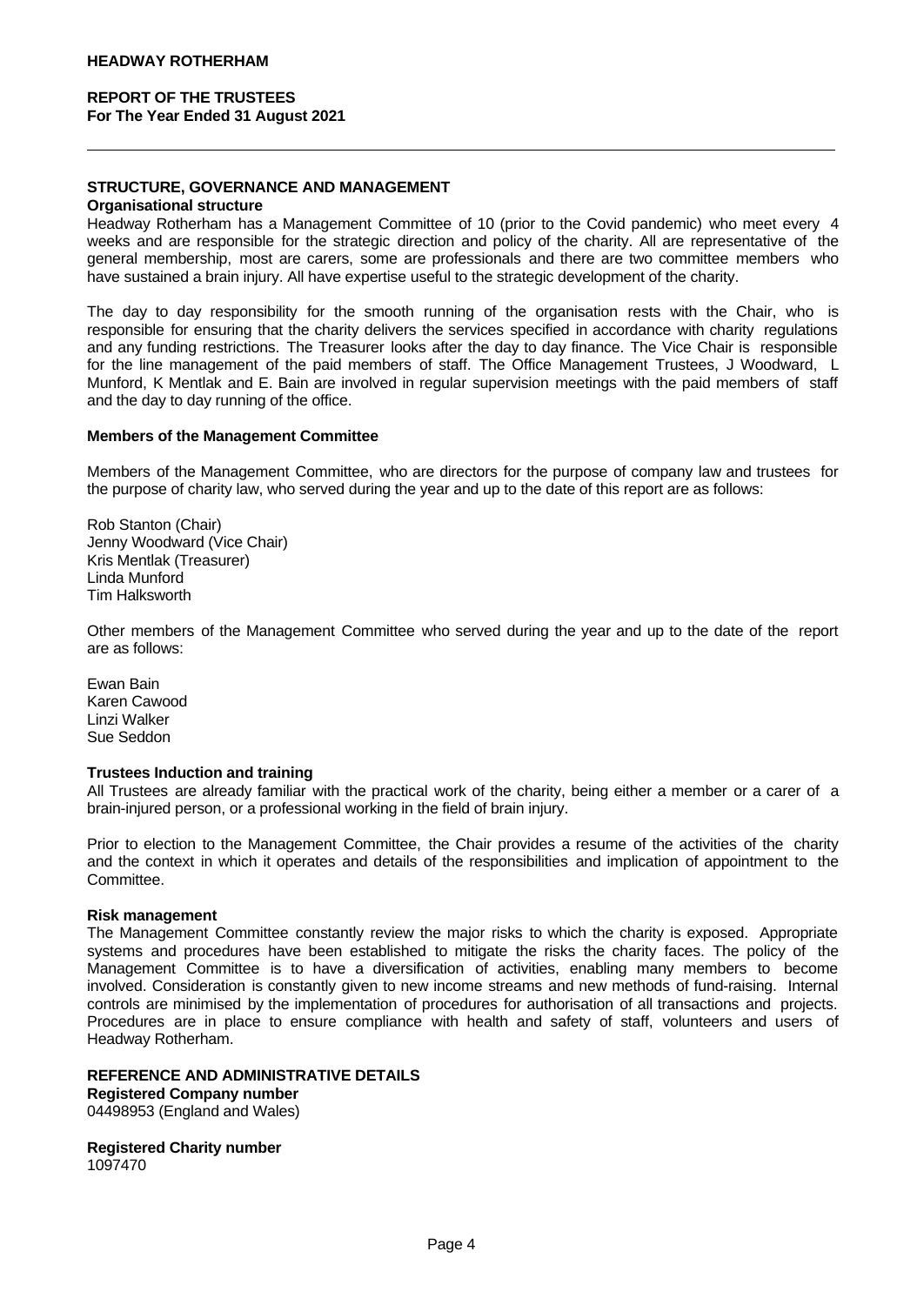### **HEADWAY ROTHERHAM**

## **REPORT OF THE TRUSTEES For The Year Ended 31 August 2021**

### **Registered office**

Victoria Park Hall Rosehill Rotherham South Yorkshire S62 7HJ

### **Trustees**

Mr K Mentlak Treasurer Ms J Woodward Vice Chair Mr R Stanton Chair (resigned 31/12/20) Mrs L Munford Mr T Halksworth (resigned 31/12/20) Mr E Bain Chair (appointed 11/5/21)

### **Independent Examiner**

The Rees Partnership Bentley Bridge House Chesterfield Road Matlock Derbyshire DE4 5LE

This report has been prepared in accordance with the special provisions of Part 15 of the Companies Act 2006 relating to small companies.

Approved by order of the board of trustees on 6 April 2022 and signed on its behalf by:

Mr K Mentlak - Trustee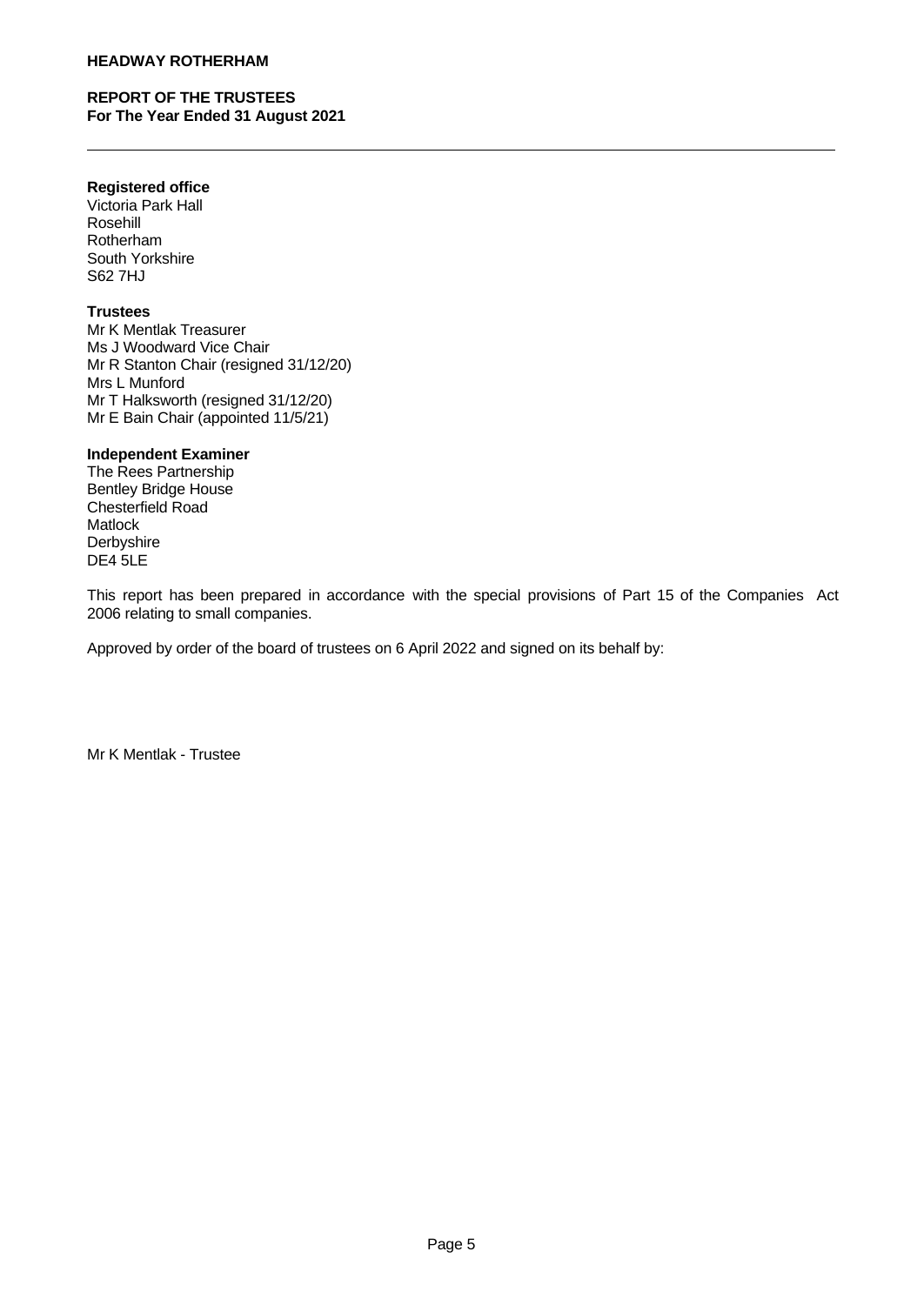### **Independent examiner's report to the trustees of Headway Rotherham ('the Company')**

I report to the charity trustees on my examination of the accounts of the Company for the year ended 31 August 2021.

### **Responsibilities and basis of report**

As the charity's trustees of the Company (and also its directors for the purposes of company law) you are responsible for the preparation of the accounts in accordance with the requirements of the Companies Act 2006 ('the 2006 Act').

Having satisfied myself that the accounts of the Company are not required to be audited under Part 16 of the 2006 Act and are eligible for independent examination, I report in respect of my examination of your charity's accounts as carried out under section 145 of the Charities Act 2011 ('the 2011 Act'). In carrying out my examination I have followed the Directions given by the Charity Commission under section 145(5) (b) of the 2011 Act.

### **Independent examiner's statement**

I have completed my examination. I confirm that no matters have come to my attention in connection with the examination giving me cause to believe:

- 1. accounting records were not kept in respect of the Company as required by section 386 of the 2006 Act; or
- 2. the accounts do not accord with those records; or
- 3. the accounts do not comply with the accounting requirements of section 396 of the 2006 Act other than any requirement that the accounts give a true and fair view which is not a matter considered as part of an independent examination; or
- 4. the accounts have not been prepared in accordance with the methods and principles of the Statement of Recommended Practice for accounting and reporting by charities (applicable to charities preparing their accounts in accordance with the Financial Reporting Standard applicable in the UK and Republic of Ireland (FRS 102)).

I have no concerns and have come across no other matters in connection with the examination to which attention should be drawn in this report in order to enable a proper understanding of the accounts to be reached.

M W Thomas The Rees Partnership Bentley Bridge House Chesterfield Road Matlock **Derbyshire** DE4 5LE

17 May 2022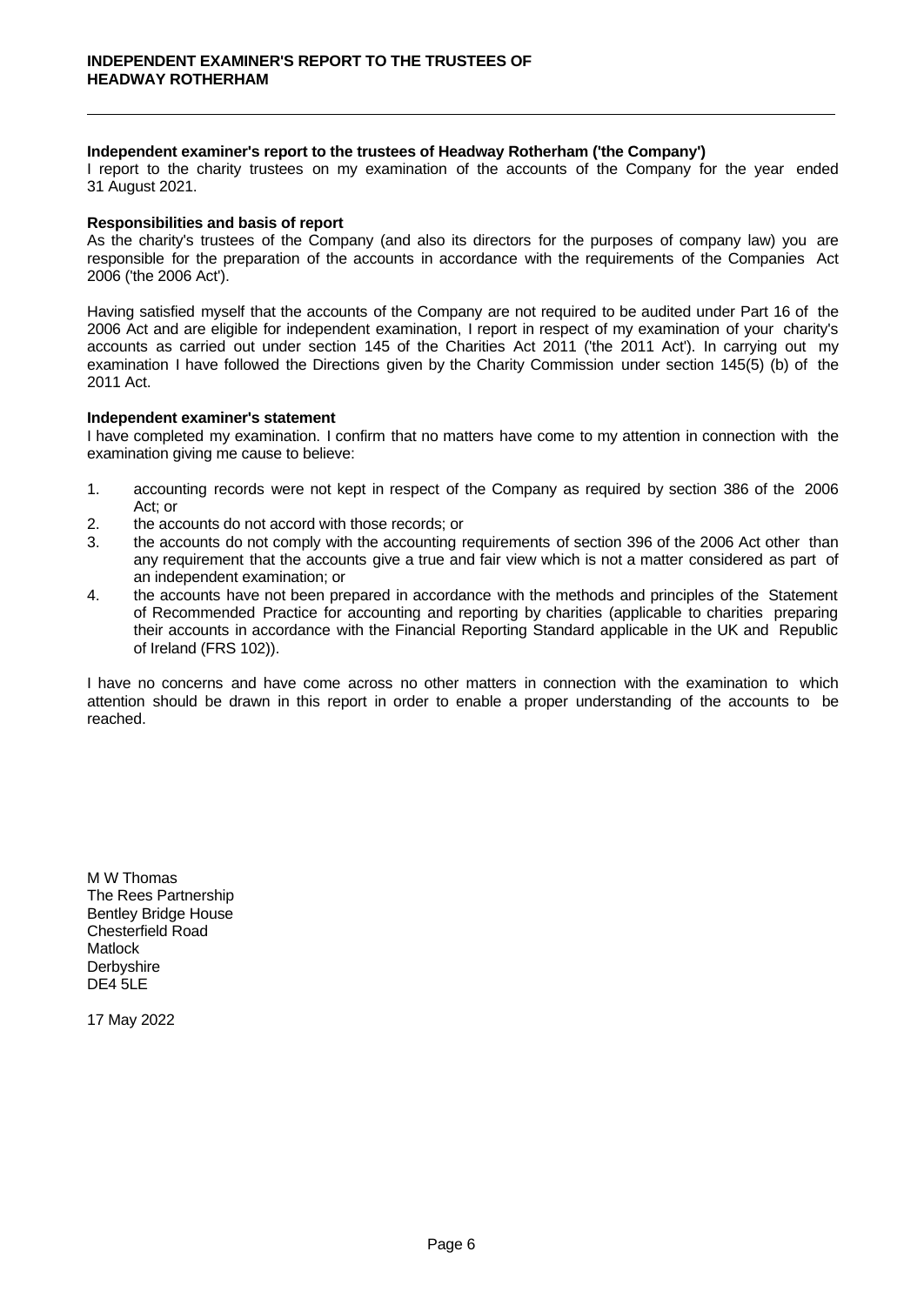## **STATEMENT OF FINANCIAL ACTIVITIES For The Year Ended 31 August 2021**

| <b>INCOME AND ENDOWMENTS FROM</b>                             | <b>Notes</b>                 | Unrestricted<br>fund<br>£ | Restricted<br>funds<br>£ | 2021<br><b>Total</b><br>funds<br>£ | 2020<br>Total<br>funds<br>£ |
|---------------------------------------------------------------|------------------------------|---------------------------|--------------------------|------------------------------------|-----------------------------|
| Donations and legacies                                        | $\sqrt{2}$                   | 3,751                     | 5,500                    | 9,251                              | 21,835                      |
| Other trading activities<br>Investment income<br>Other income | $\sqrt{3}$<br>$\overline{4}$ | 654<br>4<br>2,799         | 873                      | 654<br>4<br>3,672                  | 2,191<br>59<br>6,306        |
| <b>Total</b>                                                  |                              | 7,208                     | 6,373                    | 13,581                             | 30,391                      |
| <b>EXPENDITURE ON</b><br>Raising funds                        |                              | 3,428                     | 839                      | 4,267                              | 10,894                      |
| <b>Charitable activities</b><br>Headway                       |                              | 19,660                    | 6,777                    | 26,437                             | 26,171                      |
| <b>Total</b>                                                  |                              | 23,088                    | 7,616                    | 30,704                             | 37,065                      |
| <b>NET INCOME/(EXPENDITURE)</b>                               |                              | (15, 880)                 | (1, 243)                 | (17, 123)                          | (6,674)                     |
| <b>Transfers between funds</b>                                | 12                           | (1,876)                   | 1,876                    |                                    |                             |
| Net movement in funds                                         |                              | (17, 756)                 | 633                      | (17, 123)                          | (6,674)                     |
| <b>RECONCILIATION OF FUNDS</b>                                |                              |                           |                          |                                    |                             |
| <b>Total funds brought forward</b>                            |                              | 54,068                    | 25,181                   | 79,249                             | 85,923                      |
| <b>TOTAL FUNDS CARRIED FORWARD</b>                            |                              | 36,312                    | 25,814                   | 62,126                             | 79,249                      |
|                                                               |                              |                           |                          |                                    |                             |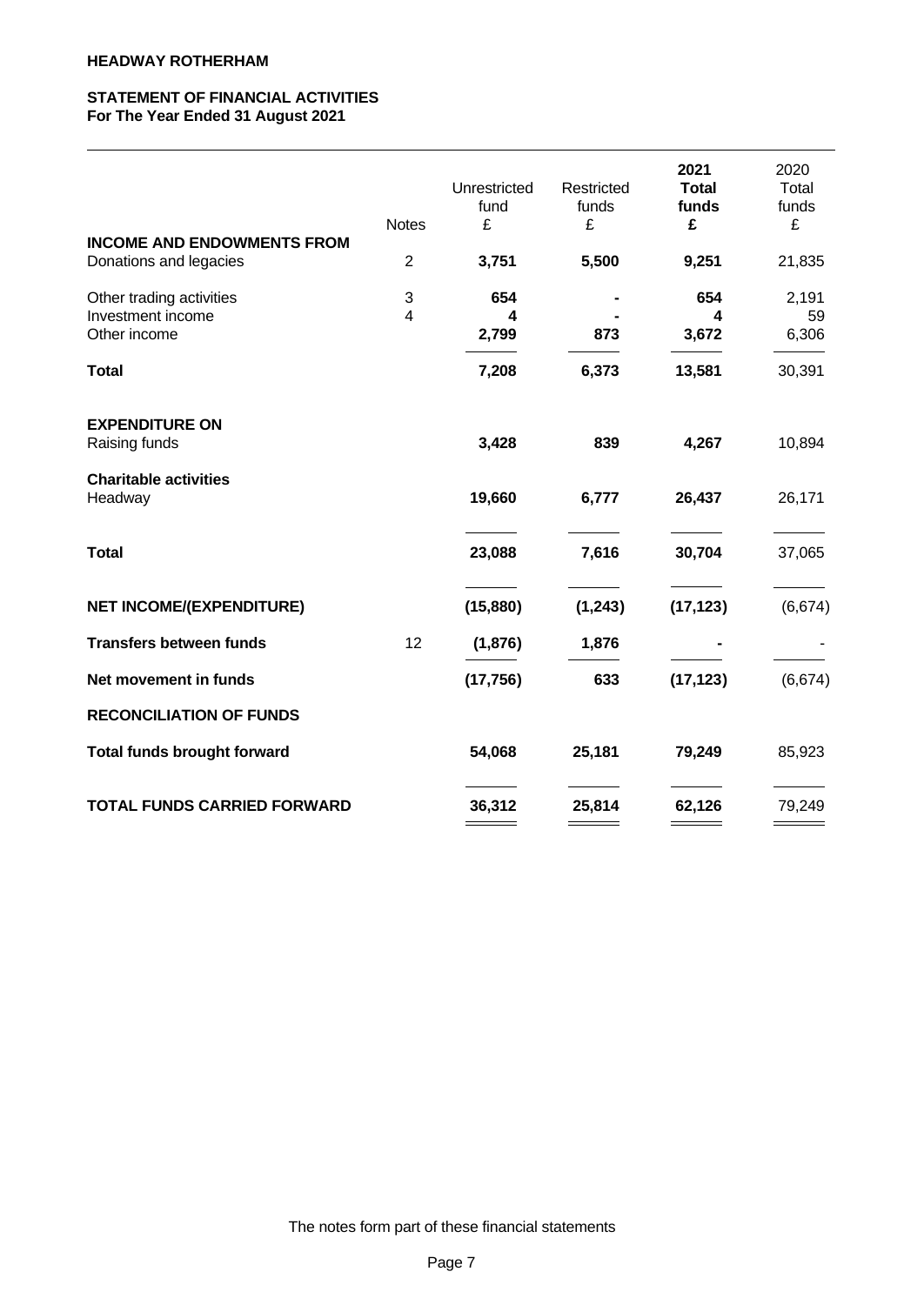### **BALANCE SHEET 31 August 2021**

| 10<br>457<br>457<br>25                     | 2020<br>Total<br>funds<br>£<br>2,209 | 2021<br><b>Total</b><br>funds<br>£<br>2,417 | Restricted<br>funds<br>£ | Unrestricted<br>fund<br>£<br>2,417 | <b>Notes</b><br>9 | <b>FIXED ASSETS</b><br>Tangible assets                        |
|--------------------------------------------|--------------------------------------|---------------------------------------------|--------------------------|------------------------------------|-------------------|---------------------------------------------------------------|
|                                            |                                      |                                             |                          |                                    |                   | <b>CURRENT ASSETS</b><br>Debtors                              |
|                                            | 82,199                               | 63,519                                      | 25,814                   | 37,705                             |                   | Cash at bank and in hand                                      |
| 38,162<br>25,814<br>63,976<br>82,224       |                                      |                                             |                          |                                    |                   |                                                               |
| 11<br>(4, 267)<br>(4, 267)<br>(5, 184)     |                                      |                                             |                          |                                    |                   | <b>CREDITORS</b><br>Amounts falling due within one year       |
| 25,814<br>33,895<br>59,709<br>77,040       |                                      |                                             |                          |                                    |                   | <b>NET CURRENT ASSETS</b>                                     |
| 36,312<br>25,814<br>62,126<br>79,249       |                                      |                                             |                          |                                    |                   | TOTAL ASSETS LESS CURRENT<br><b>LIABILITIES</b>               |
| 25,814<br>36,312<br>62,126<br>79,249       |                                      |                                             |                          |                                    |                   | <b>NET ASSETS</b>                                             |
| 12<br>36,312<br>54,068<br>25,814<br>25,181 |                                      |                                             |                          |                                    |                   | <b>FUNDS</b><br>Unrestricted funds<br><b>Restricted funds</b> |
| 62,126<br>79,249                           |                                      |                                             |                          |                                    |                   | <b>TOTAL FUNDS</b>                                            |

The charitable company is entitled to exemption from audit under Section 477 of the Companies Act 2006 for the year ended 31 August 2021.

The members have not required the company to obtain an audit of its financial statements for the year ended 31 August 2021 in accordance with Section 476 of the Companies Act 2006.

The trustees acknowledge their responsibilities for

- (a) ensuring that the charitable company keeps accounting records that comply with Sections 386 and 387 of the Companies Act 2006 and
- (b) preparing financial statements which give a true and fair view of the state of affairs of the charitable company as at the end of each financial year and of its surplus or deficit for each financial year in accordance with the requirements of Sections 394 and 395 and which otherwise comply with the requirements of the Companies Act 2006 relating to financial statements, so far as applicable to the charitable company.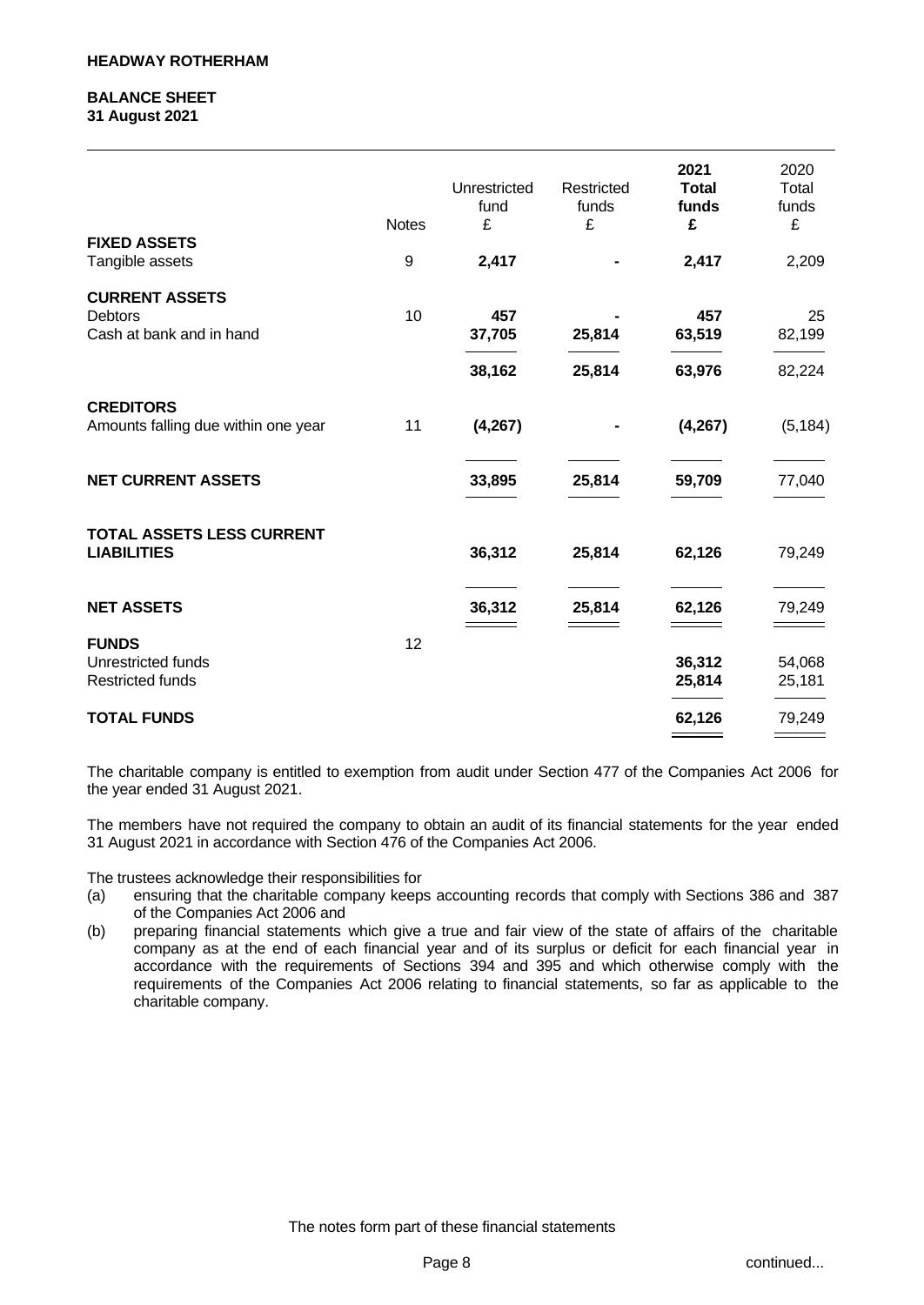### **BALANCE SHEET - continued 31 August 2021**

These financial statements have been prepared in accordance with the provisions applicable to charitable companies subject to the small companies regime.

The financial statements were approved by the Board of Trustees and authorised for issue on 6 April 2022 and were signed on its behalf by:

Ms J Woodward - Trustee

Mr K Mentlak - Trustee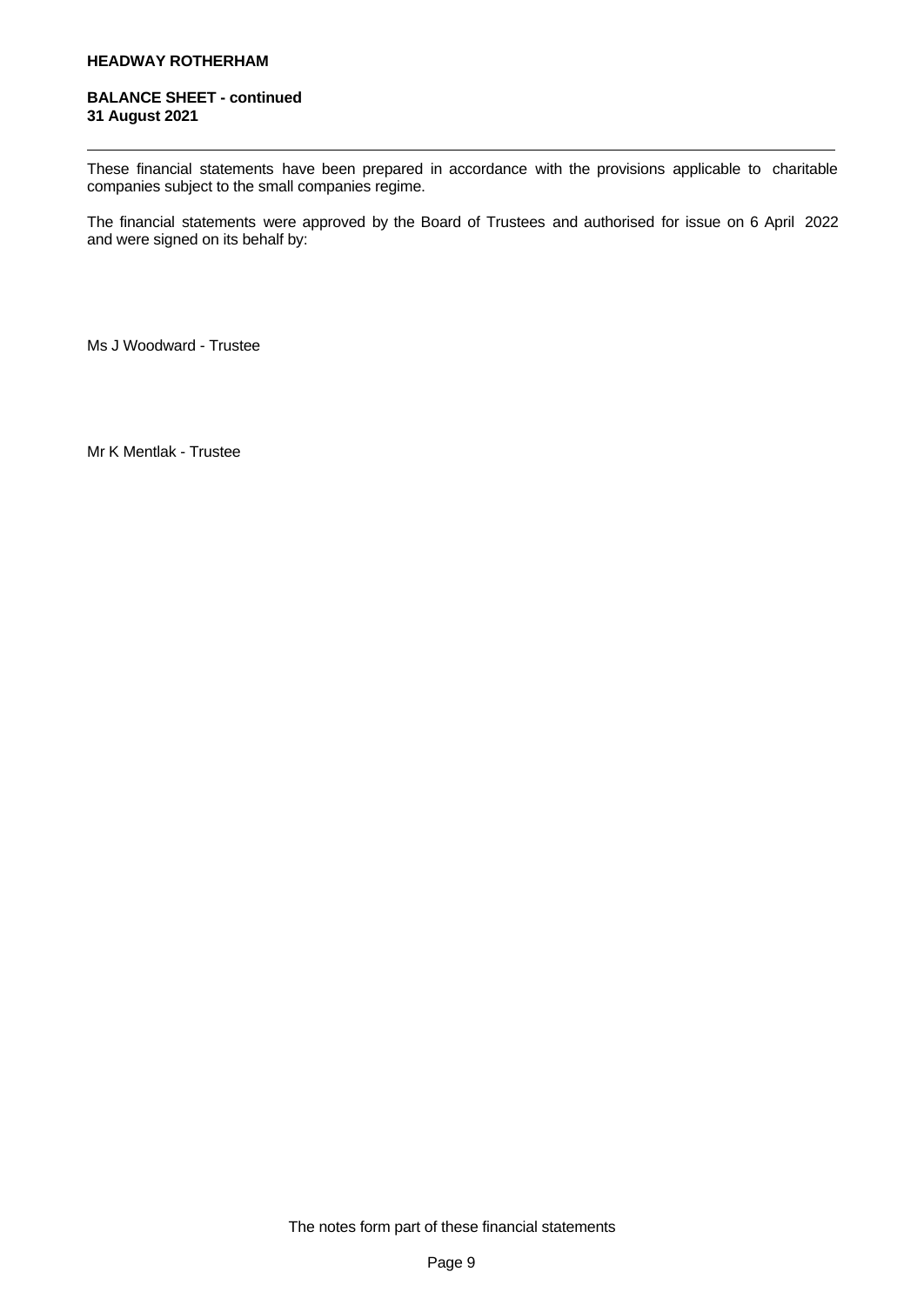### **1. ACCOUNTING POLICIES**

#### **Basis of preparing the financial statements**

The financial statements of the charitable company, which is a public benefit entity under FRS 102, have been prepared in accordance with the Charities SORP (FRS 102) 'Accounting and Reporting by Charities: Statement of Recommended Practice applicable to charities preparing their accounts in accordance with the Financial Reporting Standard applicable in the UK and Republic of Ireland (FRS 102) (effective 1 January 2019)', Financial Reporting Standard 102 'The Financial Reporting Standard applicable in the UK and Republic of Ireland' and the Companies Act 2006. The financial statements have been prepared under the historical cost convention.

#### **Income**

All income is recognised in the Statement of Financial Activities once the charity has entitlement to the funds, it is probable that the income will be received and the amount can be measured reliably.

#### **Expenditure**

Liabilities are recognised as expenditure as soon as there is a legal or constructive obligation committing the charity to that expenditure, it is probable that a transfer of economic benefits will be required in settlement and the amount of the obligation can be measured reliably. Expenditure is accounted for on an accruals basis and has been classified under headings that aggregate all cost related to the category. Where costs cannot be directly attributed to particular headings they have been allocated to activities on a basis consistent with the use of resources.

#### **Tangible fixed assets**

Depreciation is provided at the following annual rates in order to write off each asset over its estimated useful life.

Fixtures and fittings - 15% on cost

#### **Taxation**

The charity is exempt from corporation tax on its charitable activities.

#### **Fund accounting**

Unrestricted funds can be used in accordance with the charitable objectives at the discretion of the trustees.

Restricted funds can only be used for particular restricted purposes within the objects of the charity. Restrictions arise when specified by the donor or when funds are raised for particular restricted purposes.

Further explanation of the nature and purpose of each fund is included in the notes to the financial statements.

### **2. DONATIONS AND LEGACIES**

|           | 2021  | 2020   |
|-----------|-------|--------|
|           | £     | £      |
| Donations | 3,751 | 11,835 |
| Grants    | 5,500 | 10,000 |
|           |       |        |
|           | 9,251 | 21,835 |
|           |       |        |

Grants received, included in the above, are as follows:

|              | 2021  | 2020   |
|--------------|-------|--------|
|              |       | ∼      |
| Other grants | 5,500 | 10,000 |
|              |       |        |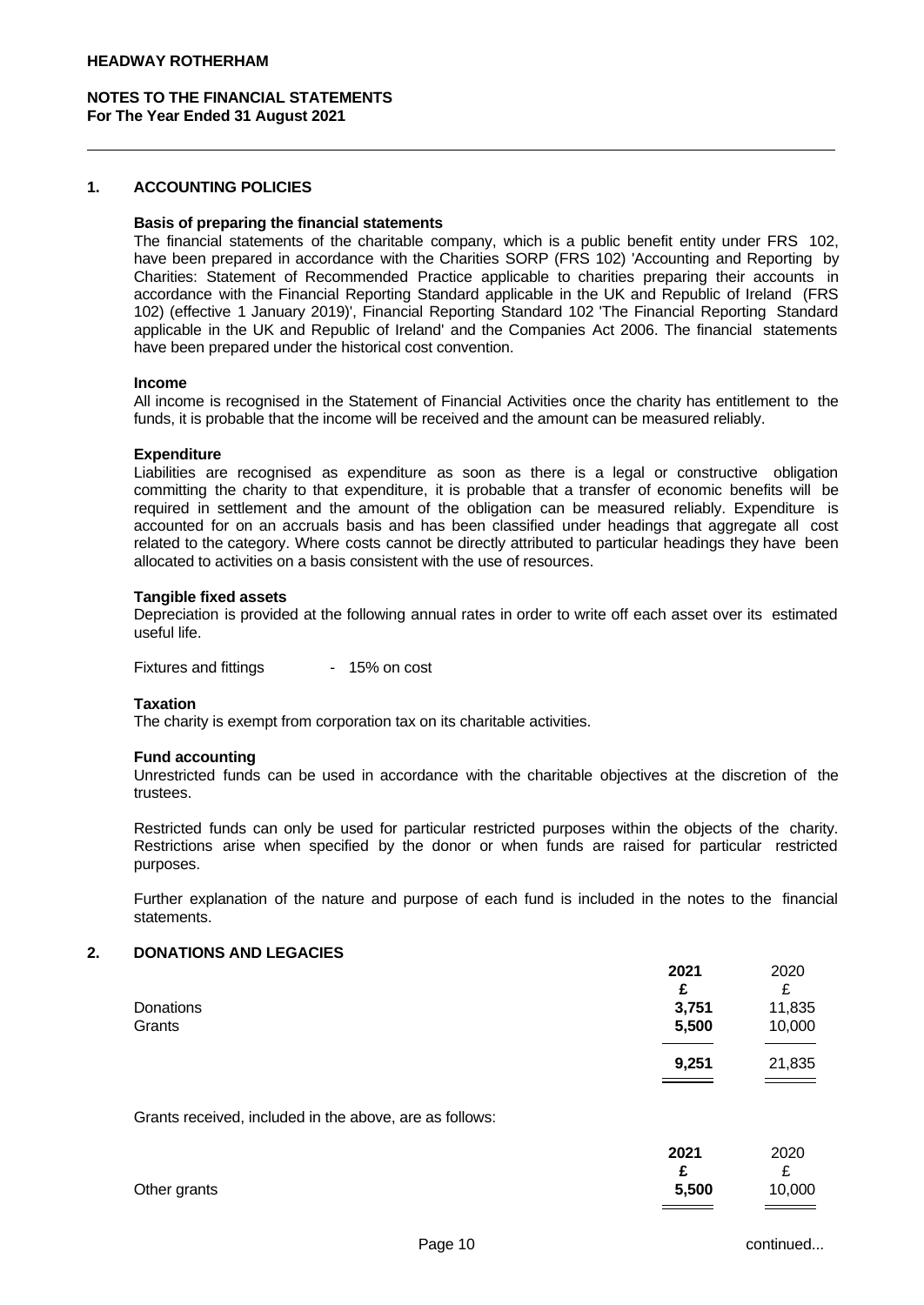### **3. OTHER TRADING ACTIVITIES**

|    |                          | 2021 | 2020  |  |
|----|--------------------------|------|-------|--|
|    |                          |      | c     |  |
|    | Fundraising events       | 654  | 2,191 |  |
|    |                          |      |       |  |
|    |                          |      |       |  |
| 4. | <b>INVESTMENT INCOME</b> |      |       |  |
|    |                          | 2021 | 2020  |  |
|    |                          | £    | c     |  |
|    | Deposit account interest | Δ    | 59    |  |
|    |                          |      |       |  |

### **5. NET INCOME/(EXPENDITURE)**

Net income/(expenditure) is stated after charging/(crediting):

|                             | 2021      | 2020                       |
|-----------------------------|-----------|----------------------------|
|                             |           |                            |
| Depreciation - owned assets | 640       | 588                        |
|                             | $\, = \,$ | $\equiv$ $\equiv$ $\equiv$ |

## **6. TRUSTEES' REMUNERATION AND BENEFITS**

There were no trustees' remuneration or other benefits for the year ended 31 August 2021 nor for the year ended 31 August 2020.

### **Trustees' expenses**

During the year trustees' expenses of £480 were paid to 3 of the trustees (2019: £1,690 to 4 trustees). Expenses related to travel, refreshments, activity expenses and printing, postage and stationery costs.

# **7. STAFF COSTS**

The average monthly number of employees during the year was as follows:

|            | 2021 | 2020          |  |
|------------|------|---------------|--|
| Paid staff |      | ⌒<br><u>_</u> |  |
|            |      | $=$ $-$       |  |
|            |      |               |  |

No employees received emoluments in excess of £60,000.

### **8. COMPARATIVES FOR THE STATEMENT OF FINANCIAL ACTIVITIES**

|                                   | Unrestricted<br>fund<br>£ | Restricted<br>funds<br>£ | Total<br>funds<br>£ |
|-----------------------------------|---------------------------|--------------------------|---------------------|
| <b>INCOME AND ENDOWMENTS FROM</b> |                           |                          |                     |
| Donations and legacies            | 11,835                    | 10,000                   | 21,835              |
| Other trading activities          | 2,191                     | ۰                        | 2,191               |
| Investment income                 | 59                        | -                        | 59                  |
| Other income                      | 2,963                     | 3,343                    | 6,306               |
| <b>Total</b>                      | 17,048                    | 13,343                   | 30,391              |
| <b>EXPENDITURE ON</b>             |                           |                          |                     |
| Raising funds                     | 5,029                     | 5,865                    | 10,894              |
|                                   |                           |                          |                     |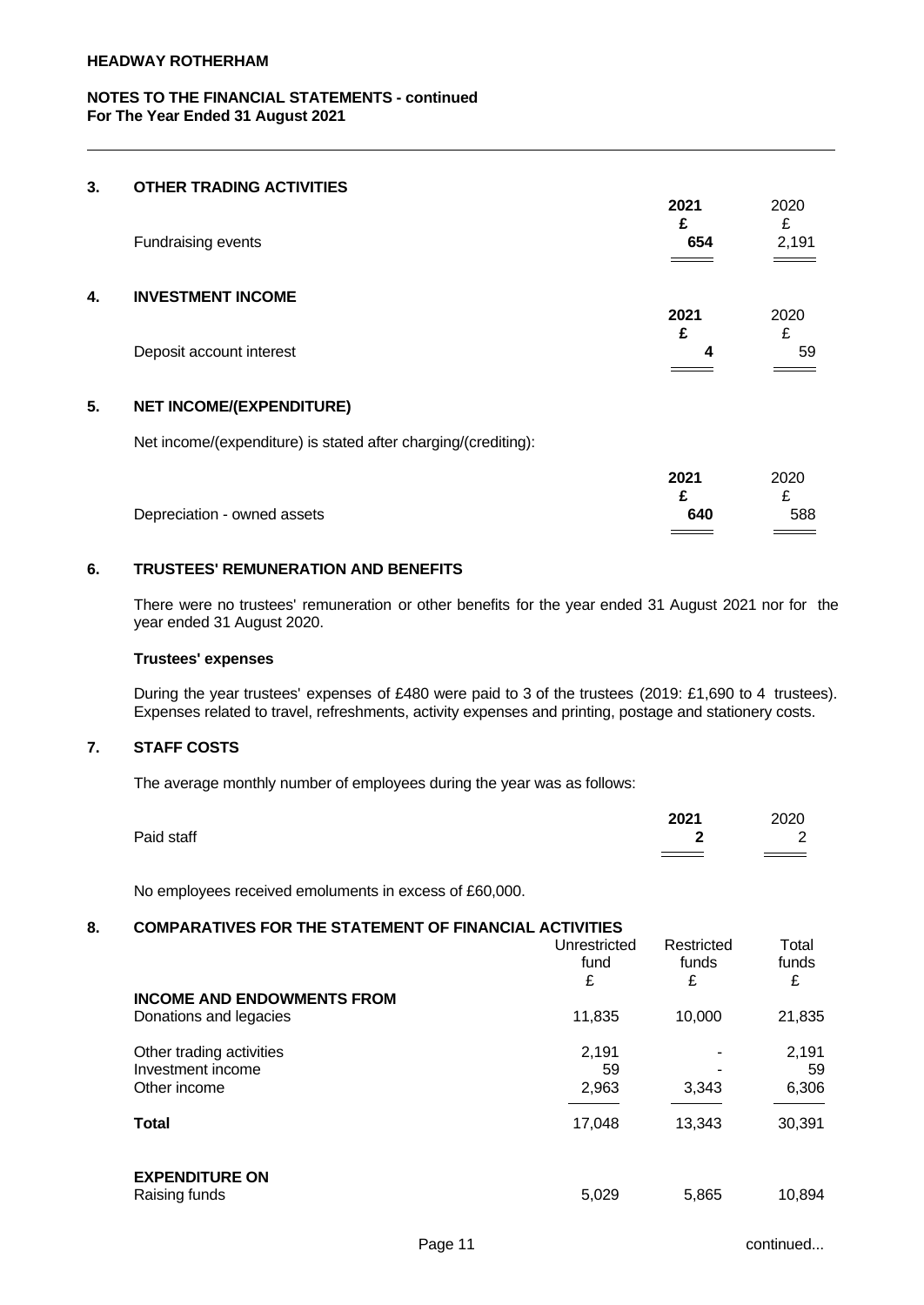| 8. | <b>COMPARATIVES FOR THE STATEMENT OF FINANCIAL ACTIVITIES - continued</b> |                           |                          |                                         |  |
|----|---------------------------------------------------------------------------|---------------------------|--------------------------|-----------------------------------------|--|
|    |                                                                           | Unrestricted<br>fund<br>£ | Restricted<br>funds<br>£ | Total<br>funds<br>£                     |  |
|    | <b>Charitable activities</b><br>Headway                                   | 18,287                    | 7,884                    | 26,171                                  |  |
|    | <b>Total</b>                                                              | 23,316                    | 13,749                   | 37,065                                  |  |
|    | <b>NET INCOME/(EXPENDITURE)</b>                                           | (6, 268)                  | (406)                    | (6,674)                                 |  |
|    | <b>Transfers between funds</b>                                            | 22,632                    | (22, 632)                |                                         |  |
|    | Net movement in funds                                                     | 16,364                    | (23,038)                 | (6,674)                                 |  |
|    | <b>RECONCILIATION OF FUNDS</b>                                            |                           |                          |                                         |  |
|    | <b>Total funds brought forward</b>                                        | 37,704                    | 48,219                   | 85,923                                  |  |
|    | <b>TOTAL FUNDS CARRIED FORWARD</b>                                        | 54,068                    | 25,181                   | 79,249                                  |  |
| 9. | <b>TANGIBLE FIXED ASSETS</b>                                              |                           |                          | <b>Fixtures</b><br>and<br>fittings<br>£ |  |
|    | <b>COST</b><br>At 1 September 2020<br>Additions                           |                           |                          | 15,348<br>848                           |  |
|    | At 31 August 2021                                                         |                           |                          | 16,196                                  |  |
|    | <b>DEPRECIATION</b><br>At 1 September 2020<br>Charge for year             |                           |                          | 13,139<br>640                           |  |
|    | At 31 August 2021                                                         |                           |                          | 13,779                                  |  |
|    | <b>NET BOOK VALUE</b>                                                     |                           |                          |                                         |  |
|    | At 31 August 2021                                                         |                           |                          | 2,417                                   |  |
|    | At 31 August 2020                                                         |                           |                          | 2,209                                   |  |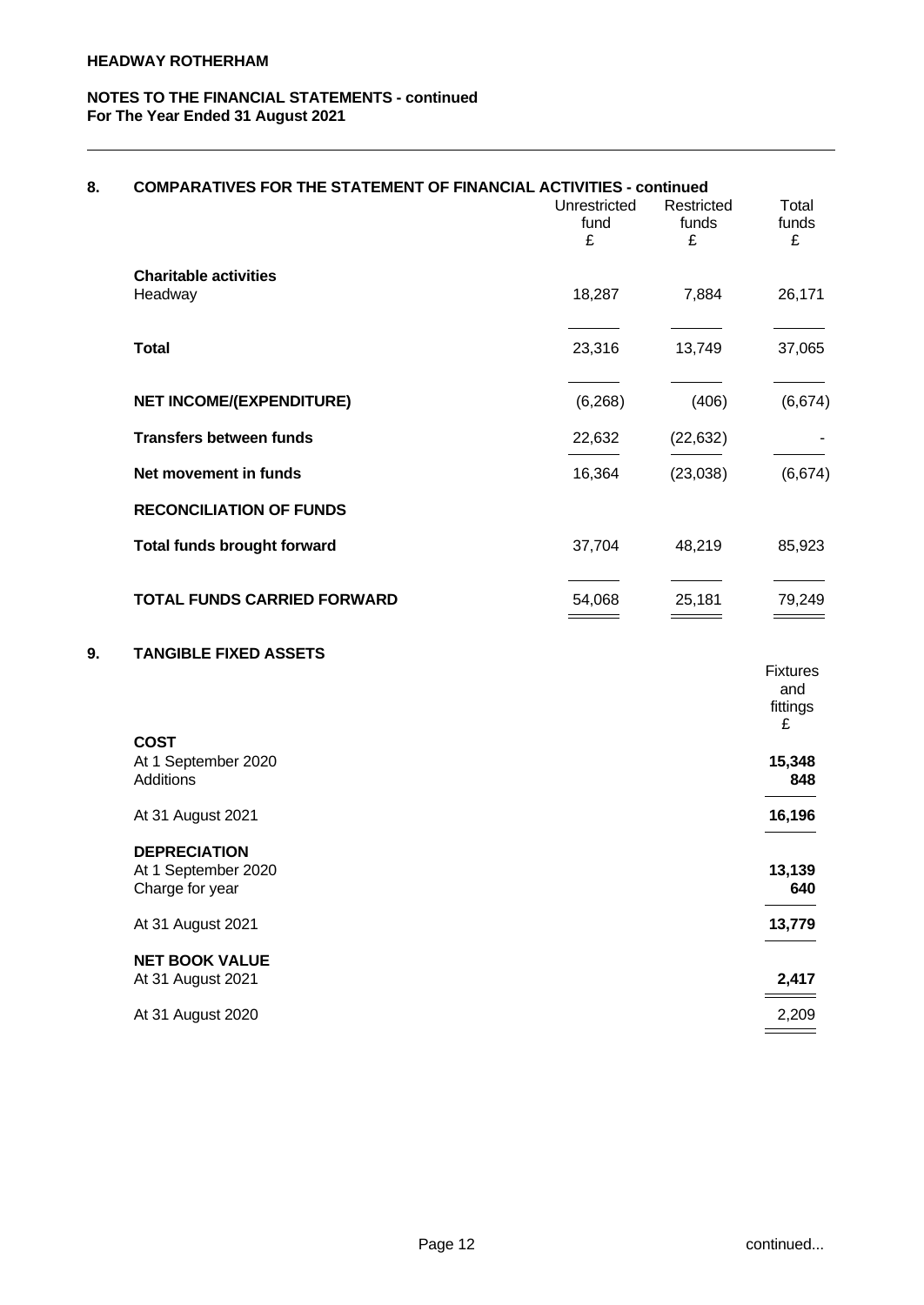| 10. | <b>DEBTORS: AMOUNTS FALLING DUE WITHIN ONE YEAR</b>   |       |       |
|-----|-------------------------------------------------------|-------|-------|
|     |                                                       | 2021  | 2020  |
|     |                                                       | £     | £     |
|     | Trade debtors                                         | 432   |       |
|     | Other debtors                                         | 25    | 25    |
|     |                                                       |       |       |
|     |                                                       | 457   | 25    |
|     |                                                       |       |       |
| 11. | <b>CREDITORS: AMOUNTS FALLING DUE WITHIN ONE YEAR</b> |       |       |
|     |                                                       | 2021  | 2020  |
|     |                                                       | £     | £     |
|     | Social security and other taxes                       | 123   | 130   |
|     | Accruals and deferred income                          | 4,144 | 5,054 |
|     |                                                       |       |       |
|     |                                                       | 4,267 | 5,184 |
|     |                                                       |       |       |

# **12. MOVEMENT IN FUNDS**

|                           |           | Net       | Transfers      |         |  |
|---------------------------|-----------|-----------|----------------|---------|--|
|                           |           | movement  | between        | At      |  |
|                           | At 1/9/20 | in funds  | funds          | 31/8/21 |  |
|                           | £         | £         | £              | £       |  |
| <b>Unrestricted funds</b> |           |           |                |         |  |
| General fund              | 54,068    | (15, 880) | (1,876)        | 36,312  |  |
|                           |           |           |                |         |  |
| <b>Restricted funds</b>   |           |           |                |         |  |
| Committee restrictions    | 19,722    |           | 1,382          | 21,104  |  |
| Coalfields                | 5,459     | (5,903)   | 444            |         |  |
| <b>Local Giving</b>       | -         | (50)      | 50             |         |  |
| B&Q - Allotment           |           | 4,710     |                | 4,710   |  |
|                           |           |           |                |         |  |
|                           | 25,181    | (1, 243)  | 1,876          | 25,814  |  |
| <b>TOTAL FUNDS</b>        | 79,249    | (17, 123) | $\blacksquare$ | 62,126  |  |
|                           |           |           |                |         |  |

Net movement in funds, included in the above are as follows:

|                           | Incoming<br>resources | Resources<br>expended | Movement<br>in funds |
|---------------------------|-----------------------|-----------------------|----------------------|
|                           | £                     | £                     | £                    |
| <b>Unrestricted funds</b> |                       |                       |                      |
| General fund              | 7,208                 | (23,088)              | (15, 880)            |
| <b>Restricted funds</b>   |                       |                       |                      |
| Coalfields                | 873                   | (6,776)               | (5,903)              |
| <b>Local Giving</b>       | 500                   | (550)                 | (50)                 |
| B&Q - Allotment           | 5,000                 | (290)                 | 4,710                |
|                           | 6,373                 | (7,616)               | (1, 243)             |
| <b>TOTAL FUNDS</b>        | 13,581                | (30, 704)             | (17, 123)            |
|                           |                       |                       |                      |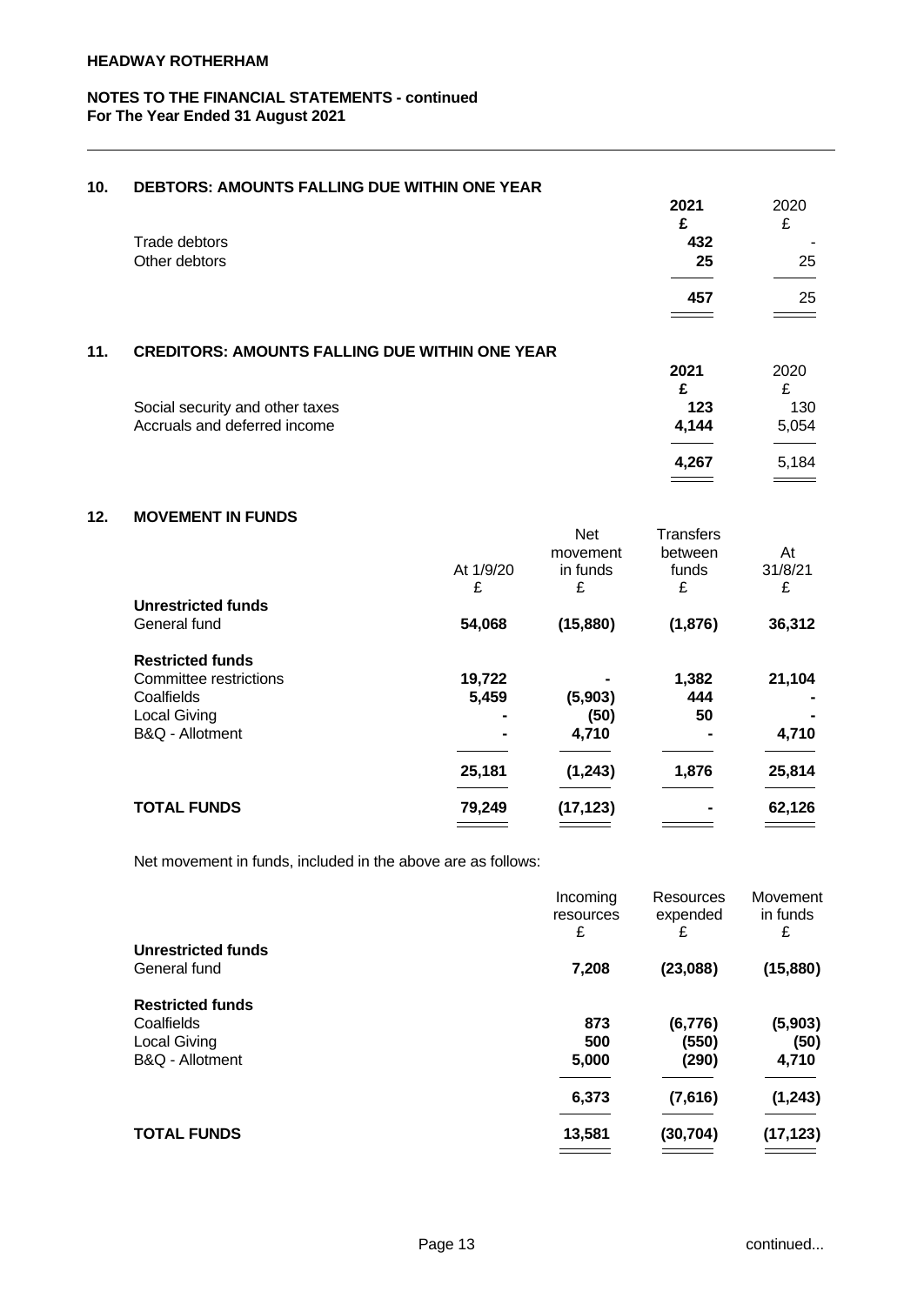### **12. MOVEMENT IN FUNDS - continued**

### **Comparatives for movement in funds**

|                           | At 1/9/19<br>£ | <b>Net</b><br>movement<br>in funds<br>£ | <b>Transfers</b><br>between<br>funds<br>£ | At<br>31/8/20<br>£ |  |
|---------------------------|----------------|-----------------------------------------|-------------------------------------------|--------------------|--|
| <b>Unrestricted funds</b> |                |                                         |                                           |                    |  |
| General fund              | 37,704         | (6, 268)                                | 22,632                                    | 54,068             |  |
| <b>Restricted funds</b>   |                |                                         |                                           |                    |  |
| Committee restrictions    | 39,791         |                                         | (20,069)                                  | 19,722             |  |
| Lottery                   | 8,428          | (5,865)                                 | (2, 563)                                  |                    |  |
| Coalfields                |                | 5,459                                   |                                           | 5,459              |  |
|                           | 48,219         | (406)                                   | (22, 632)                                 | 25,181             |  |
| <b>TOTAL FUNDS</b>        | 85,923         | (6,674)                                 |                                           | 79,249             |  |
|                           |                |                                         |                                           |                    |  |

Comparative net movement in funds, included in the above are as follows:

|                                                  | Incoming<br>resources<br>£ | Resources<br>expended<br>£ | Movement<br>in funds<br>£ |  |
|--------------------------------------------------|----------------------------|----------------------------|---------------------------|--|
| Unrestricted funds<br>General fund               | 17,048                     | (23, 316)                  | (6, 268)                  |  |
| <b>Restricted funds</b><br>Lottery<br>Coalfields | 13,343                     | (5,865)<br>(7,884)         | (5,865)<br>5,459          |  |
|                                                  | 13,343                     | (13,749)                   | (406)                     |  |
| <b>TOTAL FUNDS</b>                               | 30,391                     | (37,065)                   | (6,674)                   |  |

A current year 12 months and prior year 12 months combined position is as follows:

|                           | At 1/9/19<br>£ | <b>Net</b><br>movement<br>in funds<br>£ | <b>Transfers</b><br>between<br>funds<br>£ | At<br>31/8/21<br>£       |  |
|---------------------------|----------------|-----------------------------------------|-------------------------------------------|--------------------------|--|
| <b>Unrestricted funds</b> |                |                                         |                                           |                          |  |
| General fund              | 37,704         | (22, 148)                               | 20,756                                    | 36,312                   |  |
| <b>Restricted funds</b>   |                |                                         |                                           |                          |  |
| Committee restrictions    | 39,791         |                                         | (18, 687)                                 | 21,104                   |  |
| Lottery                   | 8,428          | (5,865)                                 | (2, 563)                                  | ٠                        |  |
| Coalfields                |                | (444)                                   | 444                                       | $\overline{\phantom{0}}$ |  |
| <b>Local Giving</b>       |                | (50)                                    | 50                                        |                          |  |
| B&Q - Allotment           |                | 4,710                                   |                                           | 4,710                    |  |
|                           | 48,219         | (1,649)                                 | (20, 756)                                 | 25,814                   |  |
|                           |                |                                         |                                           |                          |  |
| <b>TOTAL FUNDS</b>        | 85,923         | (23, 797)                               |                                           | 62,126                   |  |
|                           |                |                                         |                                           |                          |  |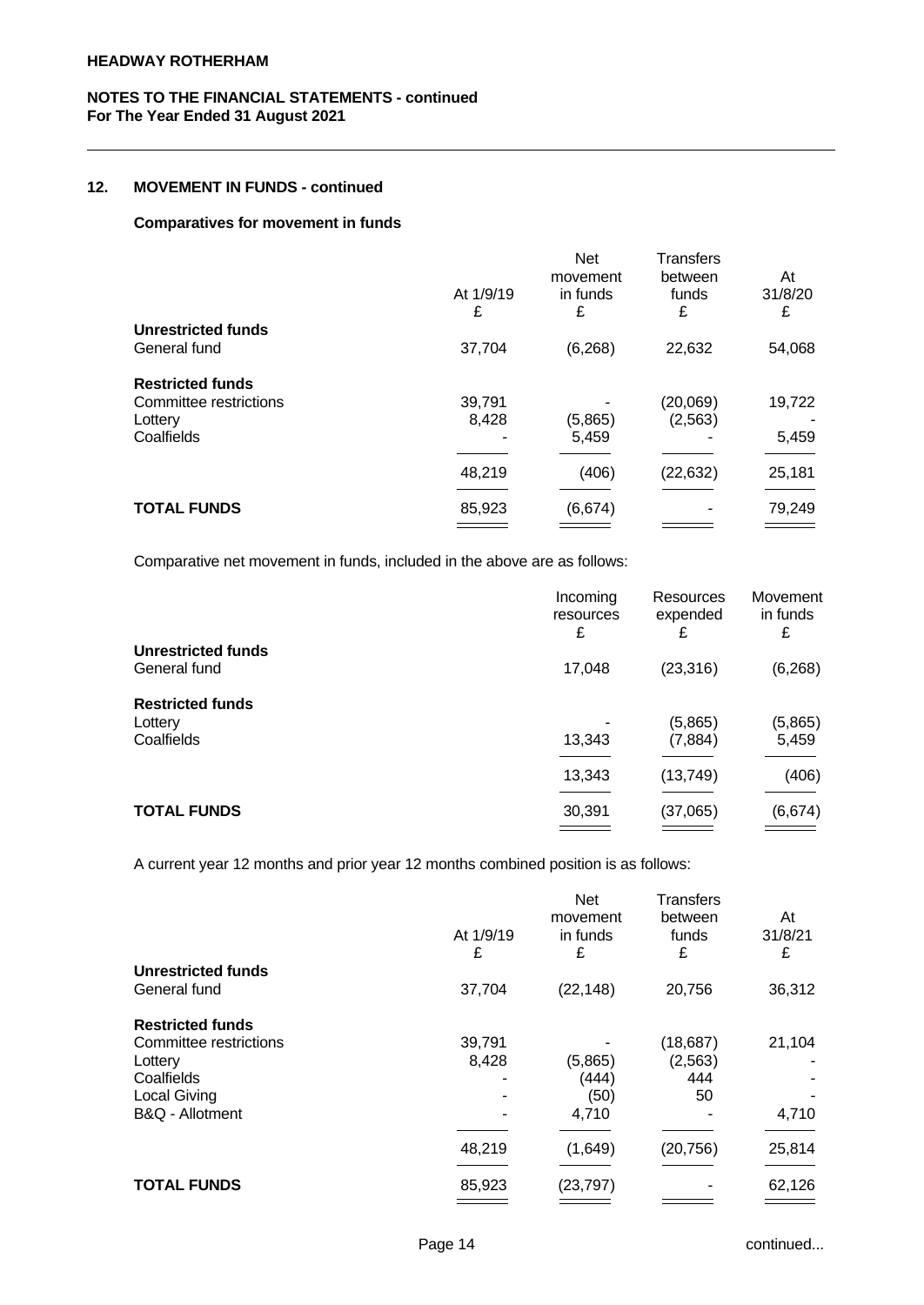### **12. MOVEMENT IN FUNDS - continued**

A current year 12 months and prior year 12 months combined net movement in funds, included in the above are as follows:

|                                           | Incoming<br>resources<br>£ | Resources<br>expended<br>£ | Movement<br>in funds<br>£ |  |
|-------------------------------------------|----------------------------|----------------------------|---------------------------|--|
| <b>Unrestricted funds</b><br>General fund | 24,256                     | (46, 404)                  | (22, 148)                 |  |
|                                           |                            |                            |                           |  |
| <b>Restricted funds</b>                   |                            |                            |                           |  |
| Lottery                                   |                            | (5,865)                    | (5,865)                   |  |
| Coalfields                                | 14,216                     | (14,660)                   | (444)                     |  |
| Local Giving                              | 500                        | (550)                      | (50)                      |  |
| B&Q - Allotment                           | 5,000                      | (290)                      | 4,710                     |  |
|                                           | 19,716                     | (21, 365)                  | (1,649)                   |  |
| <b>TOTAL FUNDS</b>                        | 43,972                     | (67, 769)                  | (23, 797)                 |  |
|                                           |                            |                            |                           |  |

## **13. RELATED PARTY DISCLOSURES**

There were no related party transactions for the year ended 31 August 2021.

# **14. ULTIMATE CONTROLLING PARTY**

The company is controlled by its directors, by virtue of their shareholdings.

## **15. COMPANY LIMITED BY GUARANTEE**

The company is limited by guarantee. Each of the members is a guarantor to the extent of £1 each.